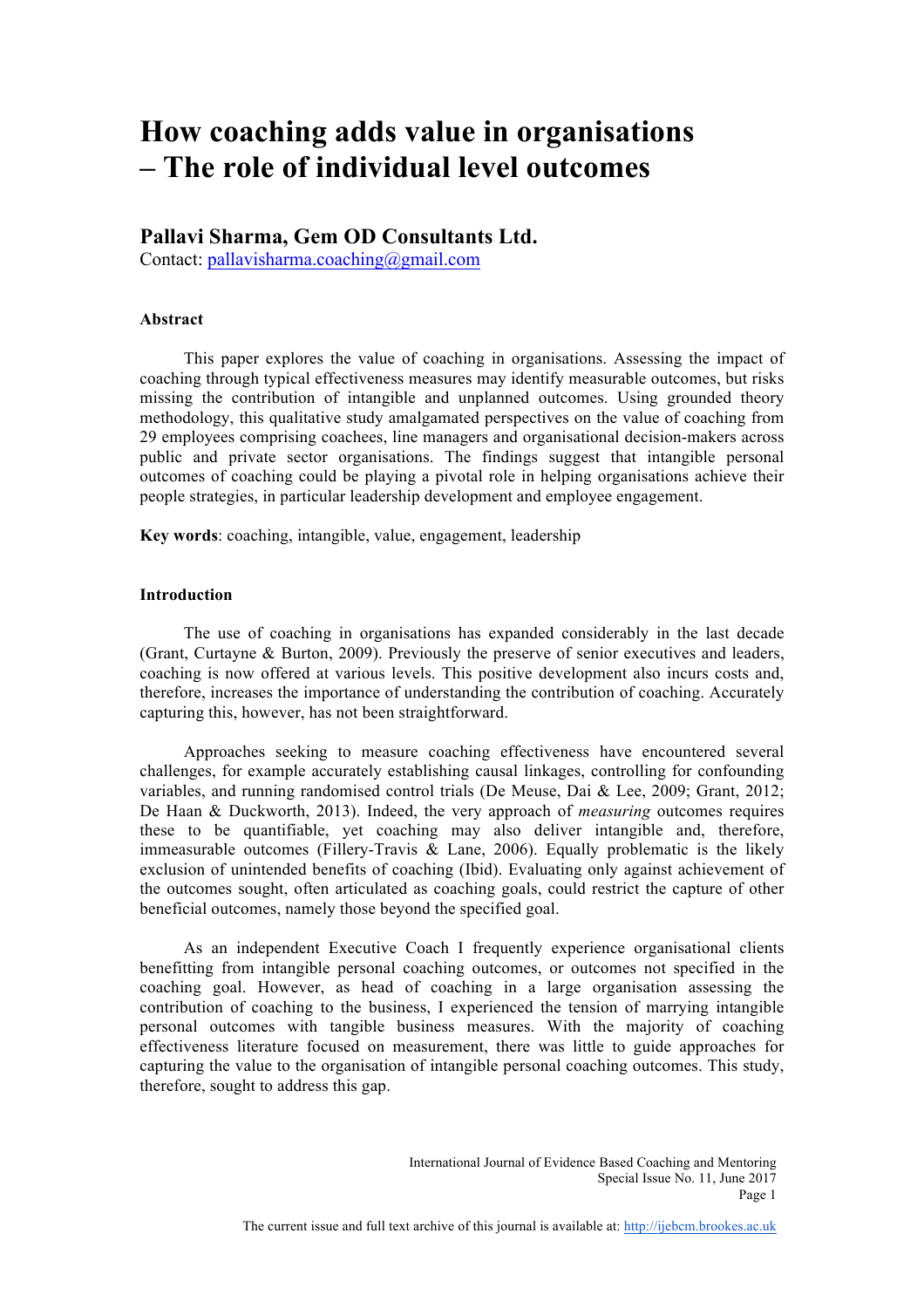A dictionary definition describes value as "the importance, worth or usefulness of something" (Oxford Dictionaries online, 2016). This can mean different things in different contexts, for example, in customer service as "the satisfaction an individual obtains from the service or activity<sup> $\hat{y}$ </sup> (Tzokas & Saren, 1997, p112), or in business management "what buyers" are willing to pay for what a firm provides them" (Porter, 1985, p38). These different interpretations suggested that perceptions of value from coaching may also differ. Exploring coaching effectiveness from the perspective of value was consequently the approach adopted for this study, for its potential in capturing intangible and unintended benefits. Effective coaching was defined as coaching that added value, and the research question *How Does Coaching Add Value in Organisations?* was selected, for its scope in eliciting value at individual and organisational level.

The following section reviews some of the literature that informed the study. The research methodology is then described, and the findings presented and discussed in relation to existing research and literature. The paper concludes with implications of the findings for theory and practice, and suggestions for future research.

#### **Literature**

 Fillery-Travis & Lane (2006) contend that intangible coaching outcomes are difficult to assess with business measures and make the case for identifying the purpose of the coaching before applying measures of effectiveness. Indeed, the rapid growth of coaching has spawned different genres, helpfully captured through a continuum categorising these as coaching for Skills, Performance, Development, and Transformation (Hawkins & Smith, 2014). Whilst all address an individual's development in some way, each has a different focus, which may influence how we should assess coaching effectiveness.

## *Skills and Performance Coaching*

 Some authors, such as Bluckert (2006) and Tschannen-Moran (2014), group Skills and Performance Coaching together as one genre, describing it as a form of assistance for enabling a person to meet performance standards defined by others (Bluckert, 2006; Tschannen-Moran, 2014). Others, such as Zeus and Skiffington (2006) and Grant, Passmore, Cavanagh and Parker (2010) describe these separately, defining Skills Coaching for developing a specific skill set (Grant et al., 2010), versus Performance Coaching for improving *overall* performance *in the current role* over a particular timeframe (Zeus and Skiffington, 2006; Grant et al., 2010). Interestingly, some descriptions of performance coaching also include the development of an individual's skills and capabilities (Zeus & Skiffington, 2006; Tschannen-Moran, 2014), which may explain why Skills and Performance coaching are sometimes grouped together. What seems to distinguish these genres, however, is that Performance Coaching has a contextual focus on the current role (Zeus & Skiffington, 2006), whereas Skills Coaching does not, and can be applied as a component within different coaching contexts such as executive coaching (Kombarakaran, Yang, Baker & Fernandes, 2008).

 Skills and Performance Coaching can contain subjective and objective measures of effectiveness directly related to performance, such as supervisor ratings and sales figures respectively, or measures related to behaviours for organisational effectiveness such as transformational leadership (Theeboom, Beersma & van Vianen, 2014). These examples suggest that Skills and Performance Coaching delivers tangible outcomes if they can be measured in this way.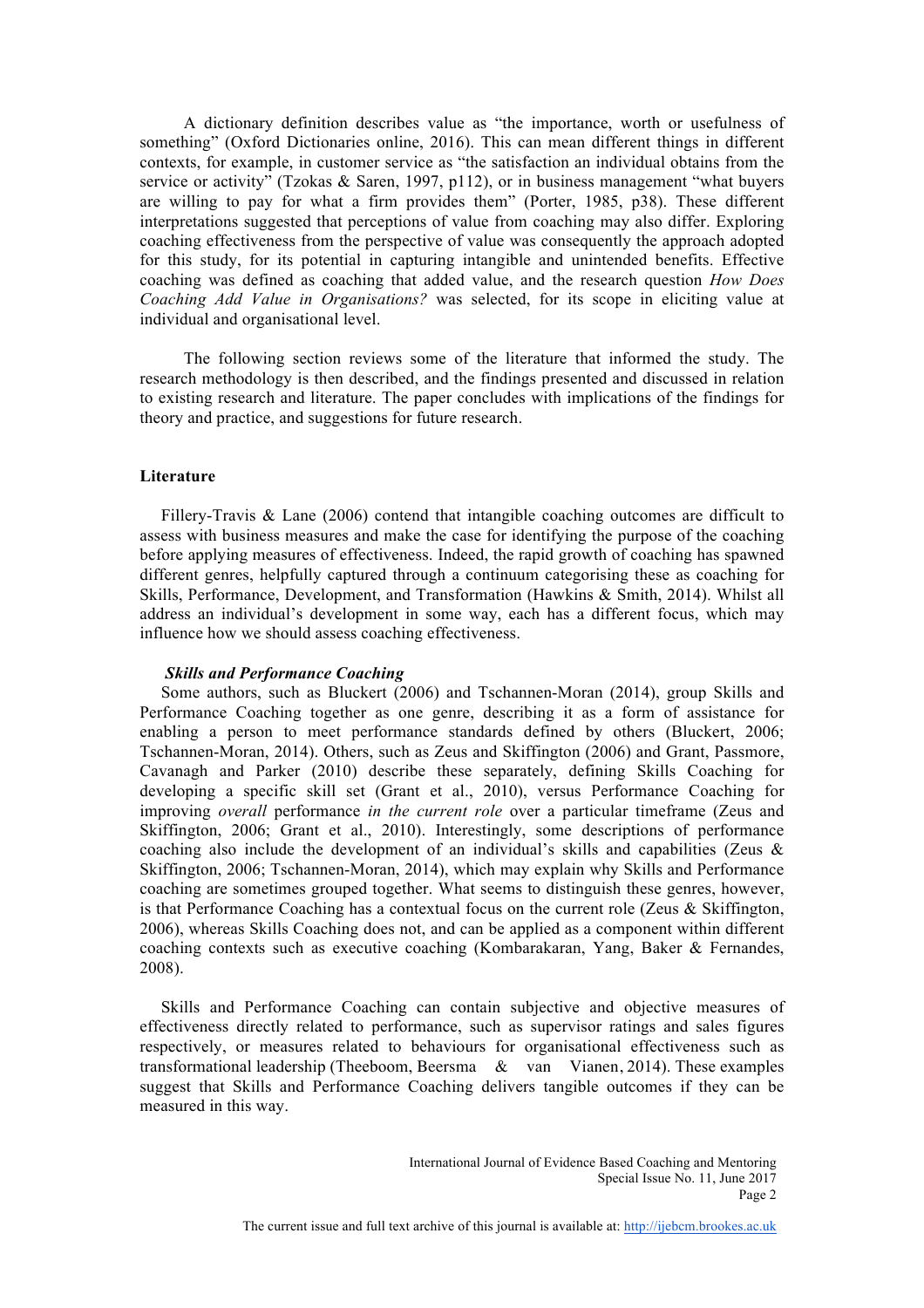#### *Developmental Coaching*

 Where Performance Coaching focuses on the current role, Developmental Coaching has a broader and future orientation, addressing professional and career development, and the development of potential (Cox & Jackson, 2014; Hawkins & Smith, 2014). Whilst some Performance Coaching can also focus on developing potential, this is within the current role rather than for future roles (Stern, 2004). Developmental Coaching also focuses on personal development, coachee defined goals and longer term individual change (Cox & Jackson, 2014). Part of this involves developing greater understanding of the self, as well as of others and the wider system (Grant et al., 2010; Bachkirova, 2011). As such, this coaching genre has been closely associated with leadership and executive coaching (Grant et al., 2010).

 Some aims and goals of Developmental Coaching may not deliver outcomes that are easily evaluated through certain effectiveness measures associated with Skills and Performance Coaching due to greater intangibility. For example, the intangible outcome of increased selfesteem (Leonard-Cross, 2010), may be an outcome of the aim of developing greater understanding of the self.

#### *Transformational Coaching*

 Transformational coaching is described as an approach for enabling change in a coachee's mind-set or worldview by shifting beliefs, attitudes or assumptions to address recurring behaviours, emotional patterns and feelings, in order to enable a significant shift between levels of functioning (Hawkins & Smith, 2014). Jones, Woods & Guillaume (2016) categorise coaching outcomes relating to attitudes and motivation as "affective outcomes" (p254). A dictionary definition of this psychological term is "relating to moods, feelings and attitudes" (Oxford Dictionaries online), all of which are intangible, that is "of a value not precisely measurable" (Ibid). This suggests that Transformational Coaching is likely to deliver primarily intangible outcomes.

 Hawkins & Smith (2014) contend that Transformational Coaching is applicable to Skills, Performance or Developmental Coaching implying a less contextual focus than Developmental Coaching. If so, this suggests that any genre of coaching along the continuum could deliver intangible as well as tangible outcomes. This raises the importance of enhancing our understanding of the role that intangible outcomes play in effective coaching, so that appropriate criteria that captur these outcomes can be selected when evaluating coaching effectiveness.

#### **Methodology**

To answer the question of how coaching adds value in organisations, two key research objectives were (i) to identify what coachees and stakeholders of coaching in organisations considered as value from coaching, and (ii) to discover how individual coaching delivered this value from the perspectives of these stakeholders and coachees. To guide the research, the following sub-questions were, therefore, also developed:

- 1. What do coachees perceive as value from their coaching programme?
- 2. What do organisational representatives consider as value for the organisation from individual coaching?
- 3. What are the attributes of individual coaching that deliver this value?

 The study sought to explore multiple perspectives of value from coaching, from employees' subjective experiences and observations, which signalled a constructivistinterpretivist research paradigm, within the context of organisations (Ponterotto, 2005,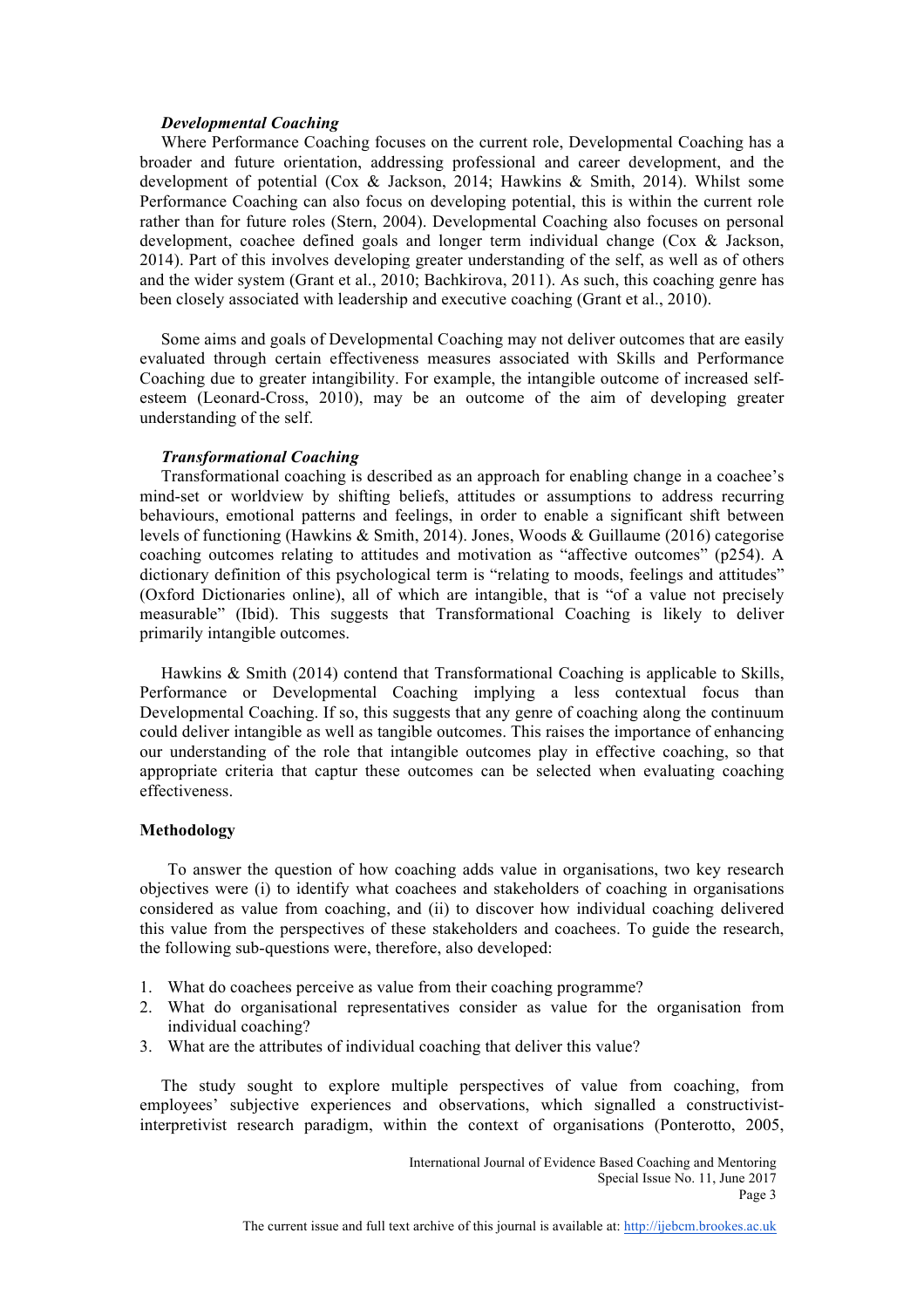Creswell, 2013). Consistent with this paradigm, a qualitative and inductive strategy was selected. A key part of the study's aim was to seek an explanation of how coaching adds value in organisations, therefore, Grounded Theory methodology was chosen. The updated Corbin & Strauss (2015) approach was selected for the rigour of the Straussian approach, and its recent influences from constructivism (Corbin, 2016).

#### *Participant profile*

 To amalgamate different organisational perspectives, the study involved 29 participants containing two groups of respondents - coachees (13) and organisational stakeholders (16), the latter formed of line managers (3), organisational commissioners/implementers of coaching (5), and senior leaders with decision-making influence over coaching in the organisation (8). Coachee respondents were mostly female middle managers and junior leaders with an equal spread across the public and private sectors, whereas organisational stakeholders were mostly senior managers and leaders, and a broadly equal mix of male and female, with two thirds from the private sector. Geographically, participants were based in the UK and in Germany.

#### *Sampling*

 A key feature of Grounded Theory is theoretical sampling, which involves data collection being led by the emerging theory (Bryman, 2012). This assisted the study in the following way. Data analysis commenced after the first interview (Corbin & Strauss, 2015). As concepts arose, these generated questions regarding emerging theoretical inferences. Further data was, therefore, collected from sources deemed most likely to answer these questions (Ibid).

 My professional network proved most effective for accessing participants, followed by snowballing (Bryman, 2012). Personalised invitations contained information regarding the study, participation and a consent form covering confidentiality, anonymity, post interview transcripts and intended use of the data, to enable informed consent.

#### *Data collection*

 Data collection was through interviews due to their facility for collecting detailed information, and participants were offered the choice of face to face, telephone or video link. Most interviews were face to face held in the field at the respondent's place of work in confidential surroundings, and audio recorded with respondents' informed consent. Due to interview scheduling practicalities, data collection and analysis were carried out in batches of interviews rather than after each interview.

## *Interview Questions*

To balance the need to gain specific information to support theoretical sampling (Corbin  $\&$ Strauss, 2015), yet facilitate a natural participant-led account, core question areas were identified. For coachees, these were:

(1) What was useful from your coaching programme?

- (2) What did you and your coach do that you found helpful?
- (3) What indicated for you that the coaching was having a benefit?

For organisational stakeholders, question areas covered were:

(1) When would you select/endorse coaching over another intervention?

(2) How you gauged if the coaching you had commissioned/endorsed was delivering value?

(3) What leads you to continue endorsing the use of coaching in your team/ organisation?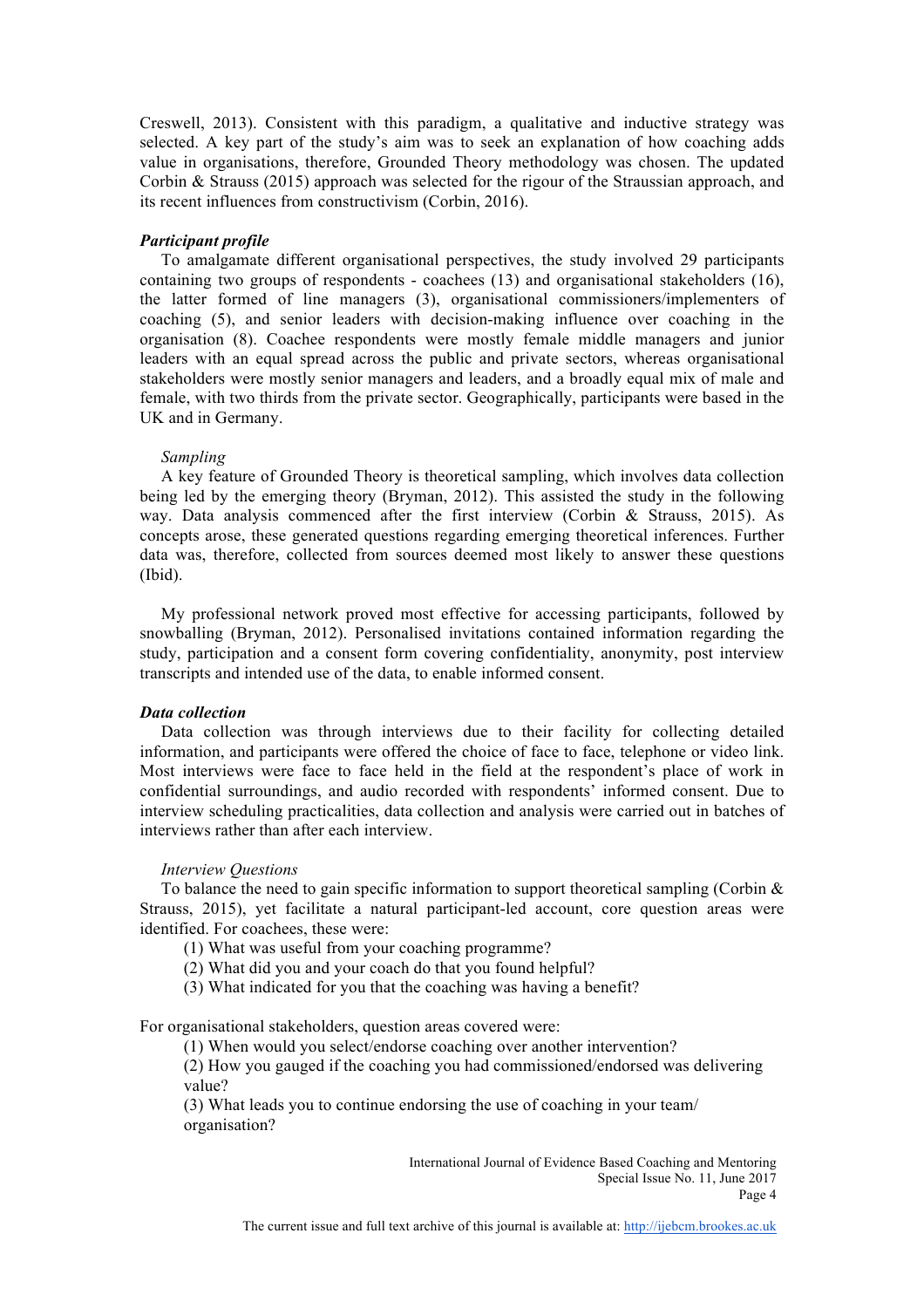#### *Interview Format*

 Following outcomes of a pilot with one stakeholder and one coachee, a semi-structured approach to interviews was selected. To facilitate participant control within the interview, the order and phrasing of the questions was unstructured (Corbin & Strauss, 2015). Questions were guided instead by the natural flow, and interspersed with tailored supplementary questions to naturally surface perceptions of value.

#### *Methods of analysis*

 Data analysis was manual using Strauss and Corbin's (2015) Grounded Theory tools. Each interview was transcribed, interpreted and condensed into codes, which were constantly compared with each other to develop tentative concepts. As concepts emerged, these were also compared with each other and with the original interviews, and theoretical sampling was used to verify or revise interpretations. Themes began emerging from this process, and concepts relating to each emerging theme were grouped together into properties.

 To manage researcher bias two approaches were applied. Firstly *in vivo* codes were drawn from participants' words. "In vivo codes help us to preserve participants' meanings of their views and actions in the coding itself" (Charmaz, 2014, p134). Secondly, to maintain integrity of the full interview, a table per transcript was created to enable recording of higher and lower level concepts alongside raw interview data.

 Analysis then moved to increasing conceptualisation, aided by (a) memos developing conceptual ideas (Creswell, 2013), and (b) axial coding, explained as "making links between the ideas being conceptualised from the data" (Mills, Bonner  $\&$  Francis, 2006, p5). This process, illustrated in Figure 1, led to the construction of three categories of findings, each containing two sub-categories and underpinning properties (Figures 2, 3 &4).



*Figure 1. Analytical Process*

 In developing the categories, interpretation of the data will inevitably have included some subjectivity. Therefore, to minimise researcher bias certain analytical interpretations were checked with participants during interviews or afterwards, and audio recordings revisited to check analytical interpretations against participants' intonation.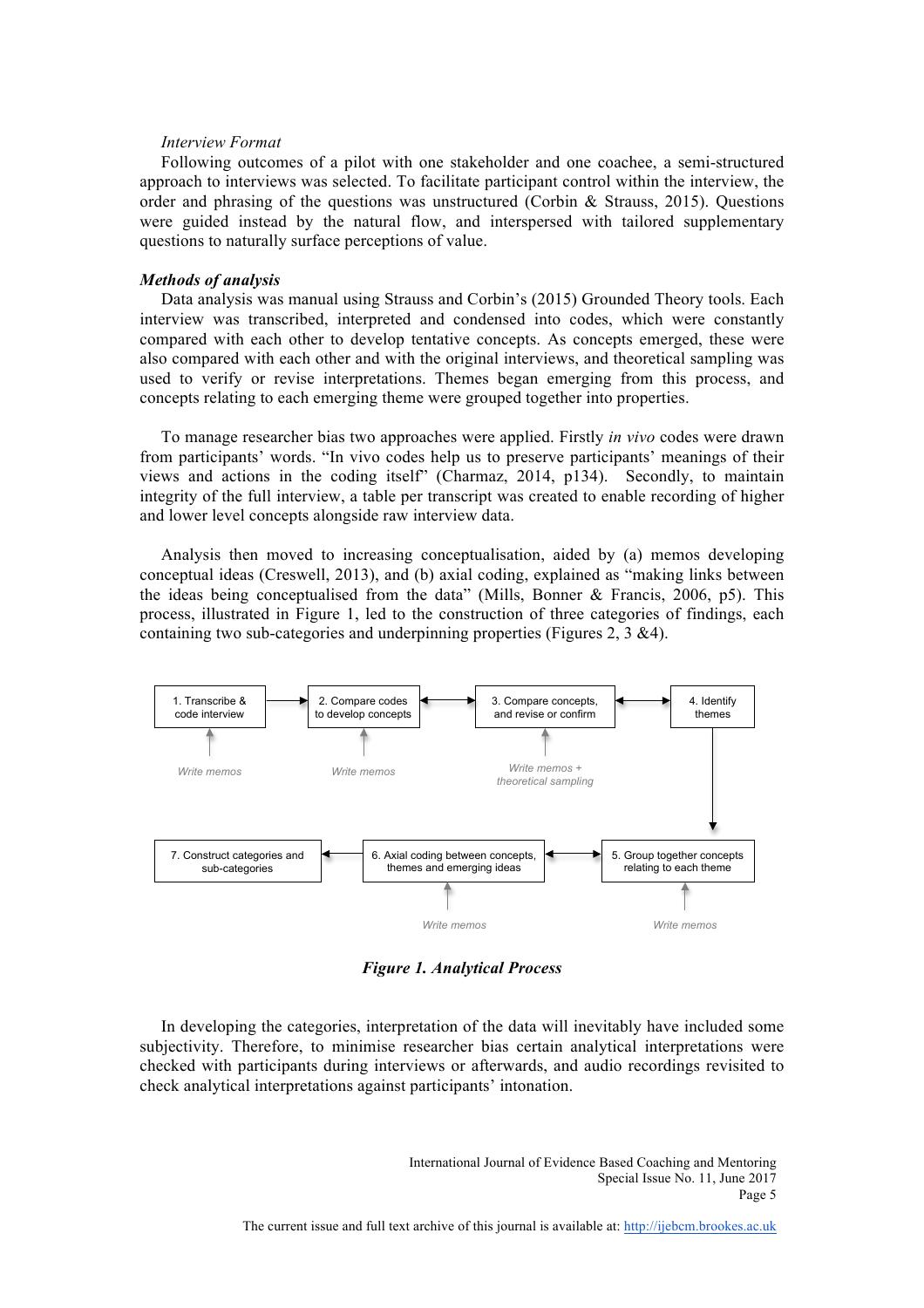#### **Findings and Discussion**

## *Introduction*

 The analysis identified three categories of perspectives on value from coaching - (1) Opening Hearts and Minds, (2) Equipping with Internal Resources, and (3) Advancing People Strategies, which are presented in this section. Each category presentation commences with a diagram (Figures 2,3  $\&$  4) illustrating outcomes of the analytical process for developing the category. The figures contain the category's properties, the related sub-categories are situated below and the themes of the category in the centre. The findings are described under subcategory headings, illustrated by anonymised quotes from respondents, and discussed in relation to existing research and literature.

## *Category 1 - Opening hearts and minds*

Figure 2 illustrates the process of developing the first category of findings. These are then described and situated within the existing literature.



*Figure 2. Process of developing category 1: Opening hearts and minds*

## *(i) Sub-category 1: Foundations and pillars of support*

 *Creating safety, attending to feelings, and enabling disclosure.* Confidentiality and nonjudgemental listening were considered important by coachees and stakeholders in creating safety for the coachee to open up, share their feelings, and disclose their concerns. Trust was also a key component suggesting that the relationship between coach and coachee played a role in effective coaching. Rekalde, Landeta & Albizu (2015) similarly identified trust and confidentiality as significant influencing factors of coaching effectiveness.

*Partnering*. Also valued by coachees and stakeholders was the support and motivation from the coach as a partner; *"I felt like they were my cheerleader too…like they were celebrating and sharing in my success."* This echoes the finding by Sonesh, Coultas, Marlow, Lacerenza, Reyes and Salas (2015), that working alliance had an influence on coaching effectiveness. It also supports De Haan, Culpin and Curd's (2011) finding that coaching effectiveness was closely linked to common factors such as the relationship.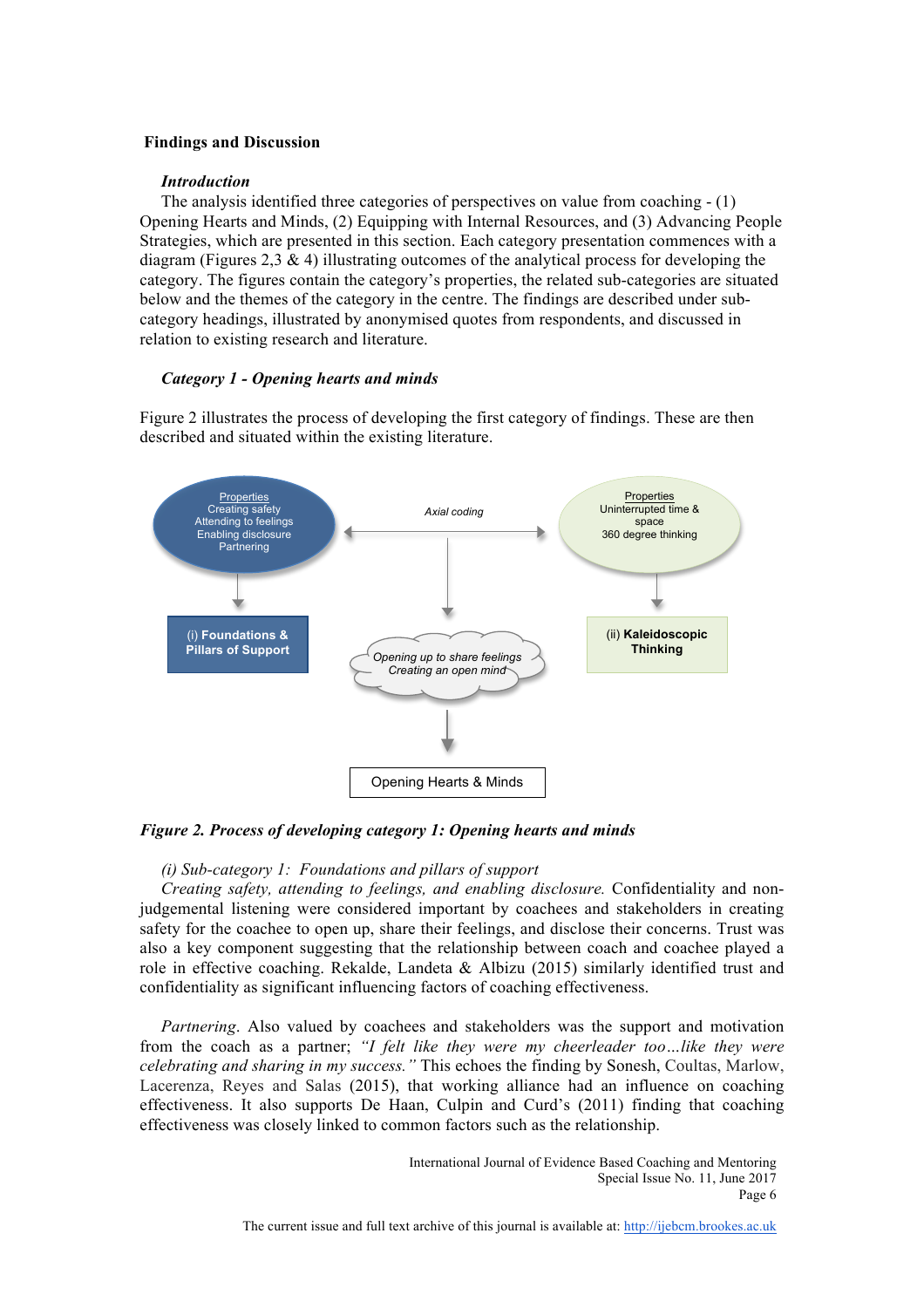#### *(ii) Sub-category 2: Kaleidoscopic thinking*

 *Uninterrupted time and space.* Approximately half the participants, coachees and stakeholders, cited the busy nature of work as an obstacle to finding time to think to develop ideas or resolve issues. The literature also recognises the need for time and space for thinking in organisational life (Kline, 1999; Paul & Elder, 2006). The external impetus of a prearranged coaching session was, therefore, valued for creating this:

*You just press pause… you never think that you can do it because there's always something going on… The coaching does force you because you have got that appointment in the calendar.*

 *Reflection*. The opportunity to take a step back allowed a mental movement away from the issue for reflection. This proved particularly beneficial for junior leader coachees in situations of role transfer; *"I was stepping up into another level….it was that uninterrupted space for working out how to deal with what you're struggling with, reflection."*

 According to Kolb's (1984) Experiential Learning Cycle, reflection forms one of four elements of effective learning from experiences. Learning from experiences has been linked to leadership potential (Spreitzer, McCall & Mahoney,1997) and incorporated into models of leadership development (McCall & McCauley, 2014). For example, McCall's (Ibid) leadership framework advocates that 70% of learning should come from on-the-job experiential activity, 20% from learning from these experiences, assisted by coaching and mentoring, and 10% from structured learning events such as classroom training. This finding supports the suggestion that coaching assists learning from on-the-job experiences for leadership development.

 *360 degree thinking.* The thinking encouraged through coaching compelled virtually all coachees to view their issue from different angles, captured evocatively as *"making me walk around the lake."* This panoramic thinking proved particularly valuable for those involved in multi-layered situations with several inter-connected aspects, such as implementing an organisational restructure.

 Opening one's mind to think differently generated new perspectives and new landscapes of vision, stimulating further enhanced thinking, which enabled key behavioural shifts; "*…it probably got me to think with a different mindset, a bit more outward looking than inward looking.*" This outcome reflects the aims of Transformational Coaching (Hawkins & Smith, 2014) and hints at an internal process at play, transforming an intangible individual level coaching outcome (eg: different mindset) into an observable leadership behaviour (eg: more outward looking).

#### *Category 2 - Equipping with internal resources*

 Figure 3 illustrates the process of developing the second category of findings. These are then described and situated within the existing literature.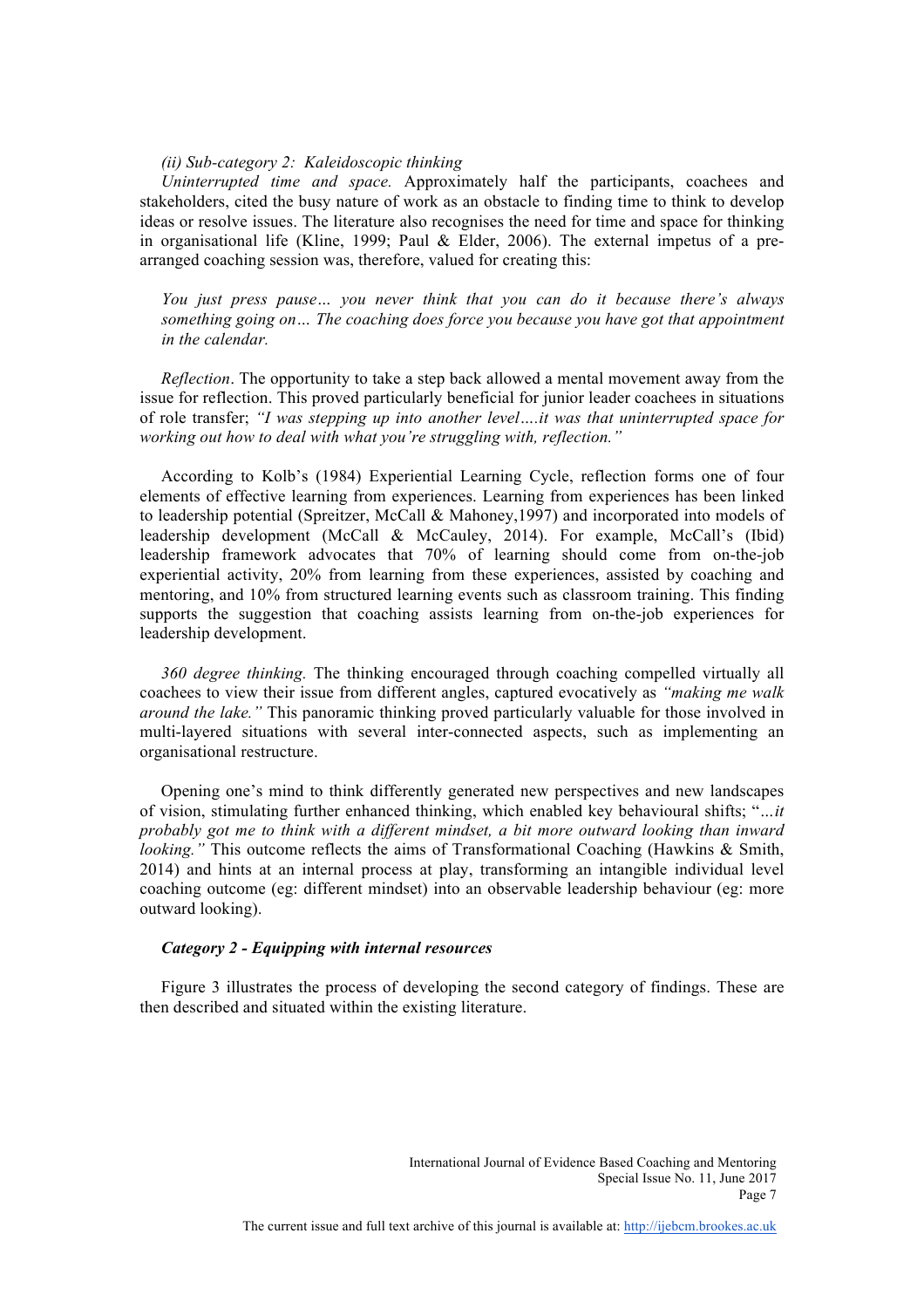

*Figure 3. Process of developing category 2: Equipping with internal resources*

#### *(i) Sub-category 1: Developing personalised strategies*

 *New awareness & understanding.* An outcome considered significant by virtually all respondents was the new awareness and understanding gained from the thinking strategies used during coaching, in particular increased self-awareness of strengths and weaknesses. The knowledge this built created a sense of becoming internally resourced, likened by one coachee to *"play[ing] with a new deck or a fuller deck than you played with before."* Many coachees typically used this outcome to shape the development of personal strategies. For those leading others through change, awareness and understanding came from making sense of feelings and experiences:

*It enables me to piece things together, piece experiences I've had and feelings I've had, and things I've done…it's given me a space in which to reflect on those things and make sense out of them.*

 Du Toit's (2007) exploration of coaching and sense-making identifies similar value from coaching during change. Coaching is described as a catalyst for making sense of a changing organisational environment enabled through the time and space for reflection, which supports this finding.

 These findings build on those in Category 1. The supportive thinking space facilitated reflection, enabling participants to make sense of their experiences and associated feelings. This is underpinned by Cox's (2013) Experiential Coaching Cycle, which expands on the principles of Kolb's (1984) Experiential Learning Cycle, by focusing on the processes that enable transition between states within that cycle. For example, the *Touching Experience* within Cox's Experiential Coaching Cycle (Cox, 2013) is described as "an articulate attempt to grasp feelings or intuitions …" (p7).

#### *New tools and techniques*

 Applying business models was valued by some coachees and stakeholders, as well as the use of less formal activities; *"I had a journal where I would write things down"*. Outcomes of using these tools were mostly evident at the subjective internal level of the coachee, yet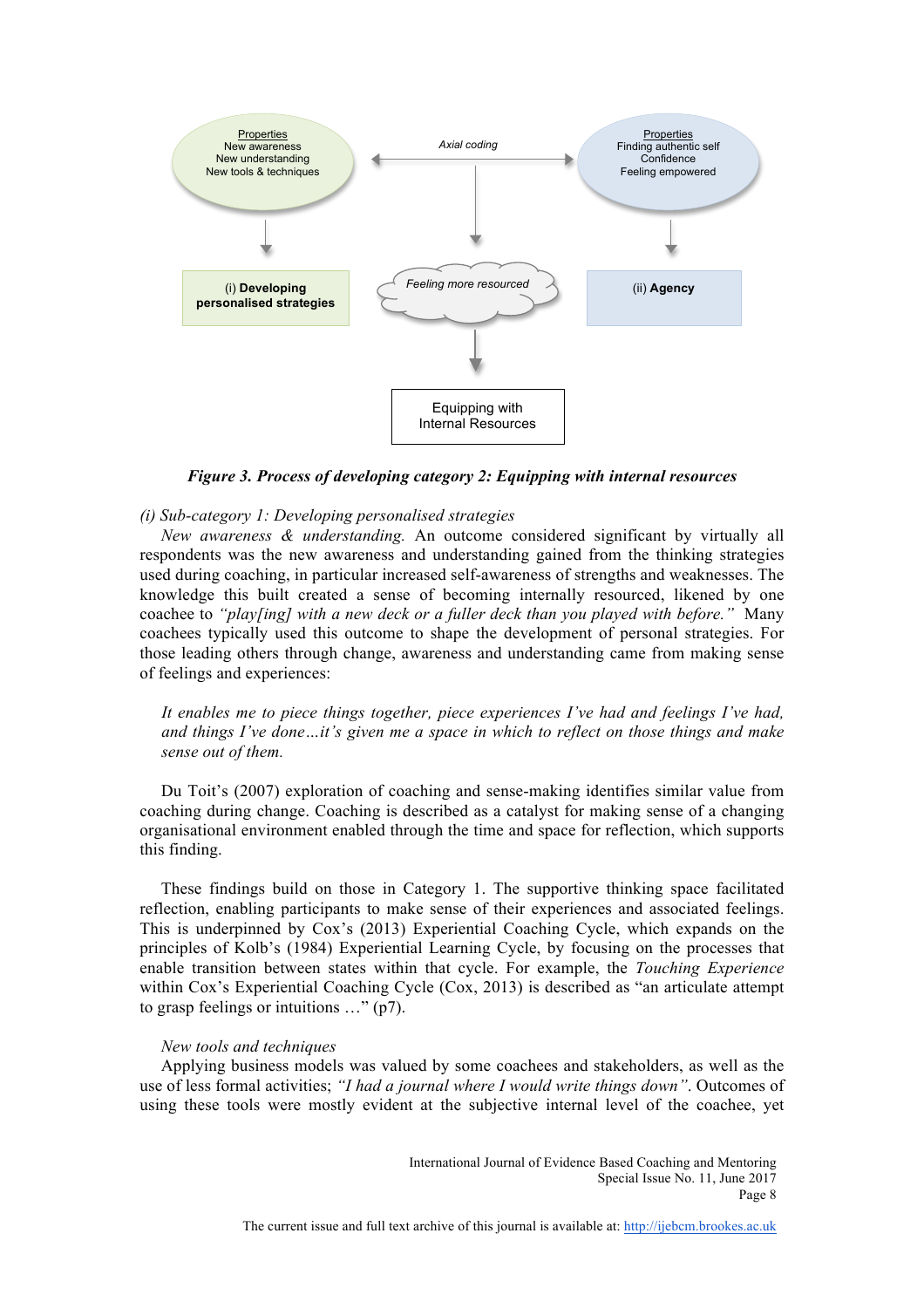pivotal in facilitating behavioural change; *"With the breathing technique, it literally changes. The same sentence that I was going to say I actually stop and change it."*

#### *(ii) Sub-category 2: Agency*

 *Developing confidence.* The value of increased confidence was frequently mentioned by organisational stakeholders and coachees alike. For some this related to feeling competent and in control of the situation. For others, coaching provided a decision-making framework and confirmation of ideas, plans or instincts; "S*ometimes it's just nice to underpin your gut feeling with a structured approach…there was a process behind it."*

 Confidence also included self-belief; *"I knew that I had the knowledge and the skills and the experience and it was just the lack of confidence that was stopping me."* Several studies have also identified confidence as an outcome of coaching, such as Berg & Karlsen (2007), Kombarakaran et al, (2008) and Grant et al, (2009), which substantiates this finding.

 *Finding authentic self & empowerment.* Confidence was also discussed by some coachees in terms of self-concept. The process of discovering how to be one's authentic self in the role led to greater self-confidence. Being one's authentic self was subsequently adopted as a personal strategy and enabled new junior leaders to perform more fully in their role; *"It gave me more confidence in my abilities to be myself more….I found it quite empowering for my decision making as well."* Lee & Roberts (2010) link authenticity to enhanced leadership, highlighting "reflective stance" (p19) as its core tenet, and make the case for coaching as a key tool for developing this. Yet there appears to be limited published research identifying authenticity as a coaching outcome. Susing, Green & Grant (2011) also note this gap and make the case for developing "a validated measure of authenticity" (p17). Worth (2012) also addresses the gap, finding a link between coaching and authenticity in her research with women in academia. This study's finding, therefore, offers valuable support for an emerging link between coaching, operating authentically, and enhanced leadership.

 The findings in this category revealed the building of internal resources within most coachees, drawn upon in different combinations to create personally tailored strategies. These created an emotional and mental readiness, leading to a sense of agency: *"…helping me make sense of the present and equipping me to move on into the future with self-confidence and optimism."*

#### *Category 3 – Advancing people strategies*

 Figure 4 illustrates the process of developing the third category of findings. These are then described and situated within the existing literature.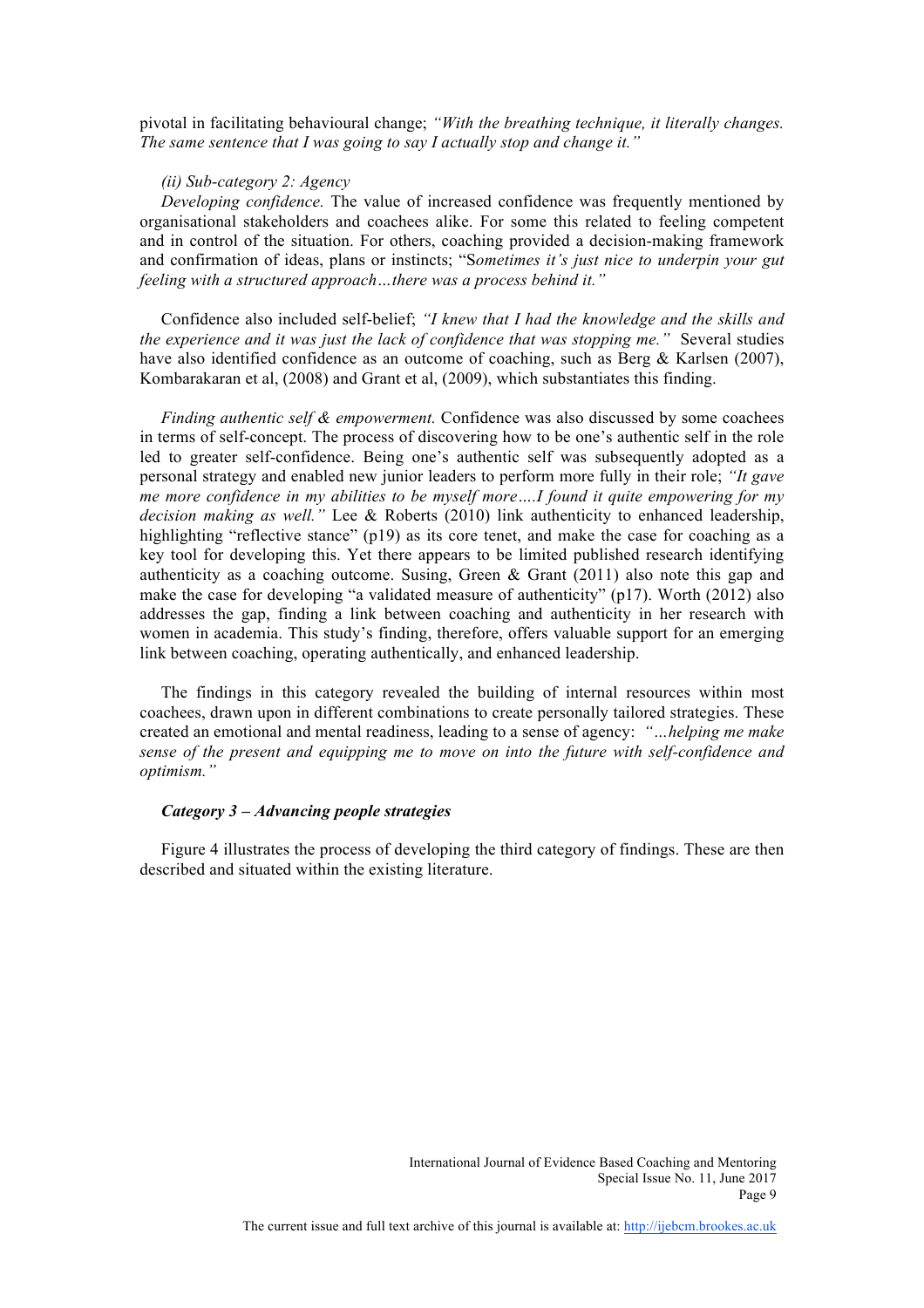

*Figure 4. Process of developing category 3 : Advancing people strategies*

#### *(i) Developing performance and potential*

 *Developing leaders.* Several stakeholders felt coaching added value by developing selfconfidence, self awareness and aspects of one's personality. These individual level intangible coaching outcomes were perceived to manifest as improved people development skills in coachees. For example, greater self-awareness stirred some junior leaders to recognise their own behaviours in others, prompting them to offer support. For senior leaders, coaching offered continued growth through developing executive presence and influencing and negotiating skills. For junior leaders new into role, personalising standardised development by incorporating coaching into training programmes was perceived to accelerate the learning curve, and benefit the organisation by reducing the likelihood of derailers common during role transition.

 Equally valued by most respondents were the knowledge and understanding that coachees in leadership roles gained regarding their work-style and approach to interacting with others, perceived by stakeholders to have strategic benefits:

*… curiosity about how you work… how you get things done….ultimately leading to better decision-making, better performance… and more traction in getting change executed.*

 This is a further example of the possible existence of a process that converts an intangible outcome (eg: knowledge, understanding) into an observable skill or behaviour (eg: decisionmaking, better performance). This is also perceptible in Susing's (2016) assertion that leadership coaching involves "the process of changing one's beliefs and assumptions to enable more optimal decision making and behaviour" (p16), which lends support to the proposition from this finding.

 *Indirect skill development*. Another outcome valued by some coachees and stakeholders related to skills developed indirectly from participating in coaching such as people development; *"…the ability to coach others, the ability to replicate the skills that we used";*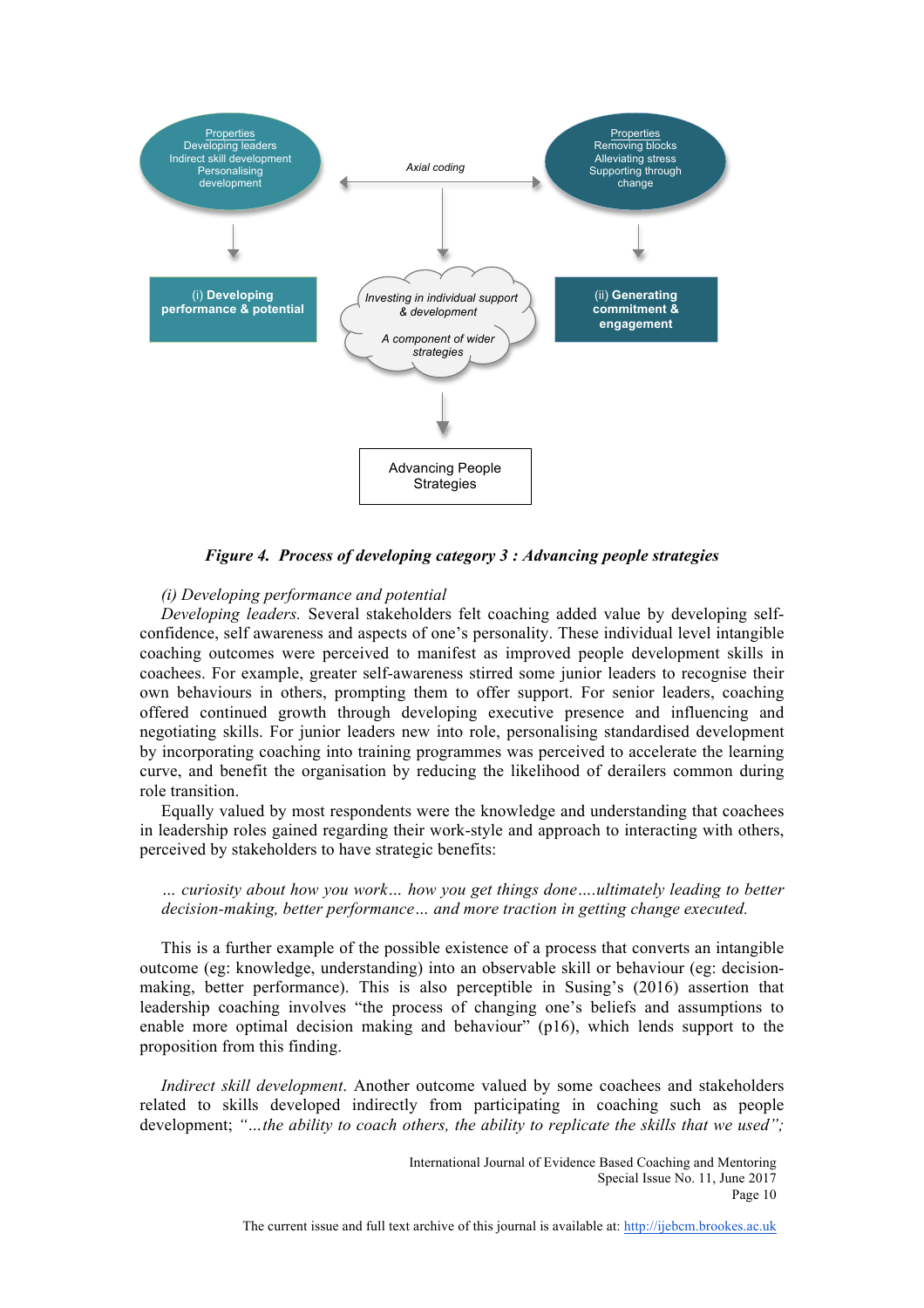and problem solving; *"when that nature of problem manifests itself again, the individual can solve it on [their] own."* This supports Fillery-Travis & Lane's (2006) contention that coaching can deliver unintended benefits, and strengthens the case for their inclusion in assessments of the contribution of coaching in organisations.

*Personalising development.* Several stakeholders valued the customised approach of coaching for bringing out the best in individuals, and perceived this to contribute to improved organisational performance:

*"I'm better with my interactions and my emotions, keeping a lid on it so meetings are more constructive."*

*"More competent and capable managers at every level with motivated teams are more likely to deliver and improve performance."*

 Personalising development was found to support a culture of valuing staff, and generating motivation, commitment and engagement. Research by MacLeod & Clarke (2009) also identified treating employees as individuals as a key tenet of employee engagement. The section below discusses engagement further.

#### *(ii) Generating commitment and engagement*

 *Removing blocks.* Stakeholders frequently valued coaching for assisting individuals with removing internal blocks, typically lack of self-belief or confidence, fear and self-doubt; and external blocks, mostly interpersonal difficulties or misalignment with organisational culture. Challenging coachees' thinking to see their block from different perspectives enabled individuals to regain motivation and commitment; *"When you can get people to come up with solutions themselves, they are more likely to become engaged, and an engaged workforce means a more productive workforce."*

 *Alleviating stress & supporting through change.* Approximately half the participants across both groups of respondents described well-being related outcomes from coaching, such as regaining the ability to cope, regenerating energy levels, feeling less stressed and returning to emotional well-being. This appeared to lead to increased productivity; *"…a bit more in control, understanding myself, less down, less alone, more able to go back and do more work.*" For other respondents, coachees felt unburdened, fulfilled and happier, and for those involved in change, coaching was experienced as a valued source of personalised support for maintaining well-being. Robertson  $\&$  Cooper (2010) make the case for well-being, rather than commitment alone, for sustaining employee engagement. These findings support this contention and offer reasonable evidence for the role of coaching in generating employee engagement.

Senior stakeholders typically considered coaching a worthwhile investment as a component of strategic initiatives such as leadership development, organisational change, well-being and engagement; "...*it's one piece in the armoury*...". Overall the findings in this category captured links between individual level coaching outcomes described in categories  $1 \& 2$ , and their corresponding value at organisational level.

#### *'Internal Enablers' model*

 A model was developed from the findings to help respond to the research question: *How does coaching add value in organisations?* Each category built on findings in the previous category to reveal an emerging process of how coaching added value in the organisations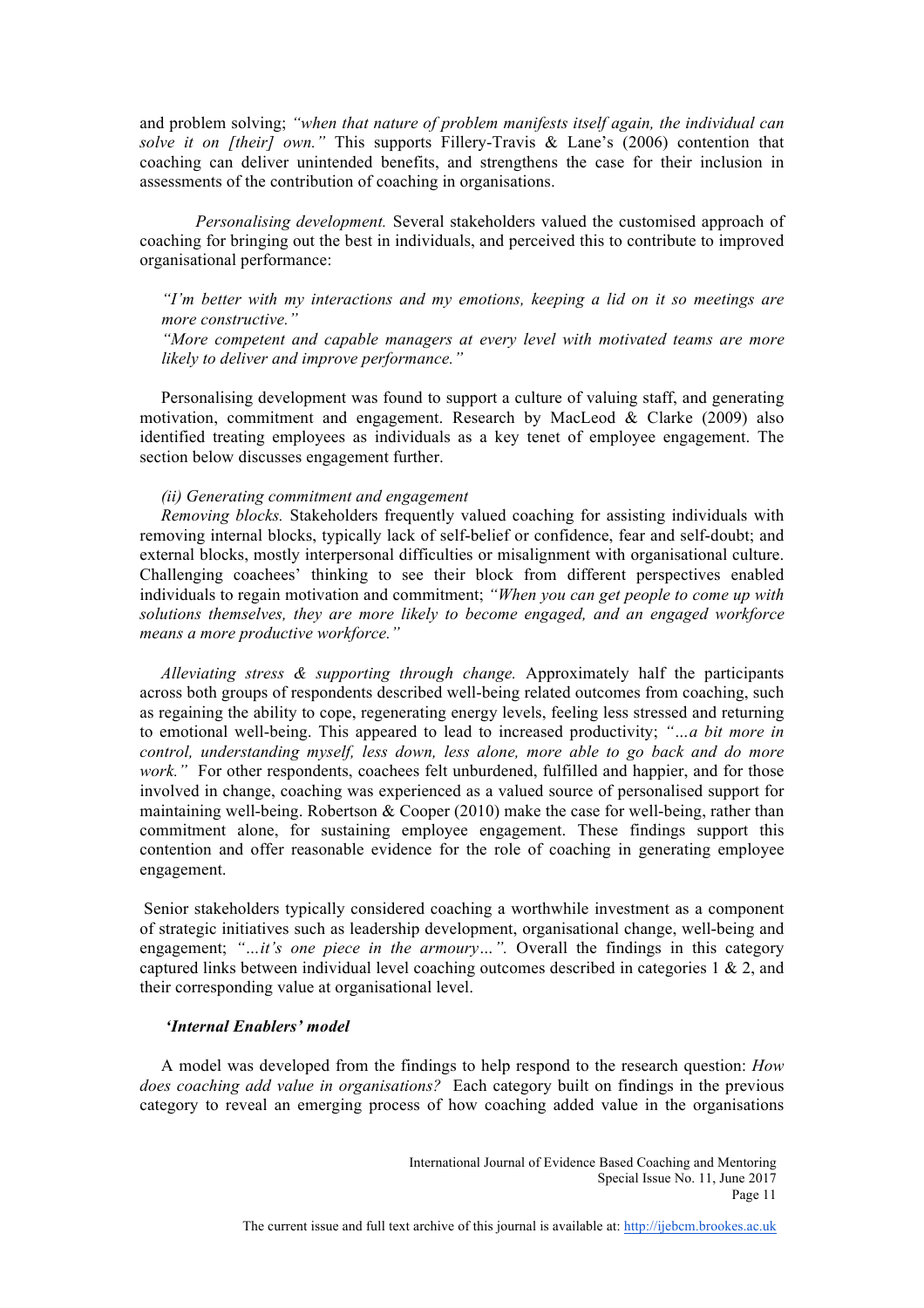studied. The 'Internal Enablers' model in Figure 5 conceptualises the main findings to visually represent this process.

#### *Constructing the' Internal Enablers' model*

 Reasons for entering coaching were identified from the categories and collated in the top grey box, labelled *Paths into Coaching,* to denote the start of the process. Findings from the sub-category 'Foundations and pillars of support' in Category 1 are positioned in the outer dark blue circle representing the foundational and on-going supportive conditions that framed the coaching. The white inner circle represents the coaching space where 'Kaleidoscopic Thinking', the second sub-category in Category 1, is positioned centrally, signifying it as the core coaching activity that emerged from the data. The central arrows point to initial outcomes of coachees' kaleidoscopic thinking processes, drawn from the sub-category 'Developing Personal Strategies' in Category 2. The circular arrows around the edge of the white inner circle indicate that awareness  $\&$  understanding, new perspectives, and tools and techniques contributed to the development of personal strategies.

 These initial outcomes are transposed into the left-hand light blue box at the base of the circle to explain their position within the process, and are thus labelled as Individual Level Interim Outcomes. The main findings from the second sub-category 'Agency' in Category 2, are presented in the right hand box and similarly labelled. The connecting line between the two boxes indicates an iterative process of outcomes in both boxes building upon each other. The role of both sets of individual level outcomes is highlighted via the label of Internal Enablers.

 The rectangle underneath contains findings mostly from Category 3 of the visible behaviour changes observed from coaching, enabled by the development and application of the Internal Enablers. The oval box that completes the diagram represents the main organisational people strategies, also from Category 3, that the visible behaviour changes were perceived to contribute to.

#### *Mobilising internal enablers through personalising support and development*

 The 'Internal Enablers' model offers the following answer to the research question. The coach's attributes of non-judgement and confidentiality, plus the personalised approach to employee development and well-being, created trust and safety, enabling coachees to express inner thoughts and feelings. This enabled coachees to open their minds to thinking differently to generate new perspectives and new knowledge. These insights, from the time and space for reflection and quality thinking, delivered interim individual level outcomes that contributed to the development of personal strategies. Application of personal strategies led to increased confidence and agency, which created further insights and enhancements to personal strategies. Mobilisation and application of these individual level interim outcomes played a pivotal role in generating a subsequent level of observable change in performance or behaviours. For example, increased confidence led to better decision-making and a stronger leadership stance; a sense of agency led to increased motivation, solution generation and engagement with the task; being one's authentic self led to performing fully in the role. These observable changes from coaching contributed to achievement of organisational people strategies, particularly leadership development and employee engagement.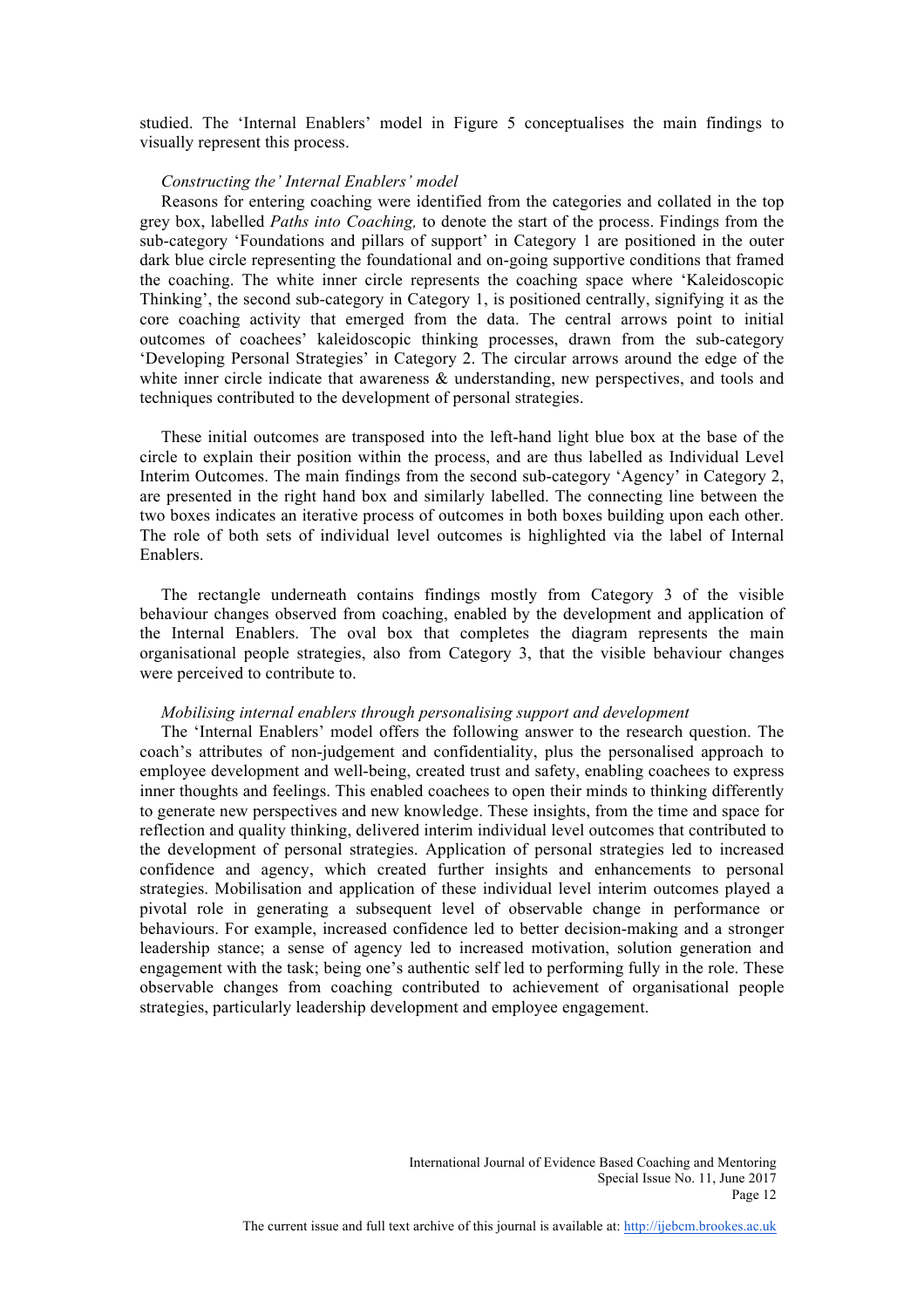

*Figure 5. 'Internal Enablers' model*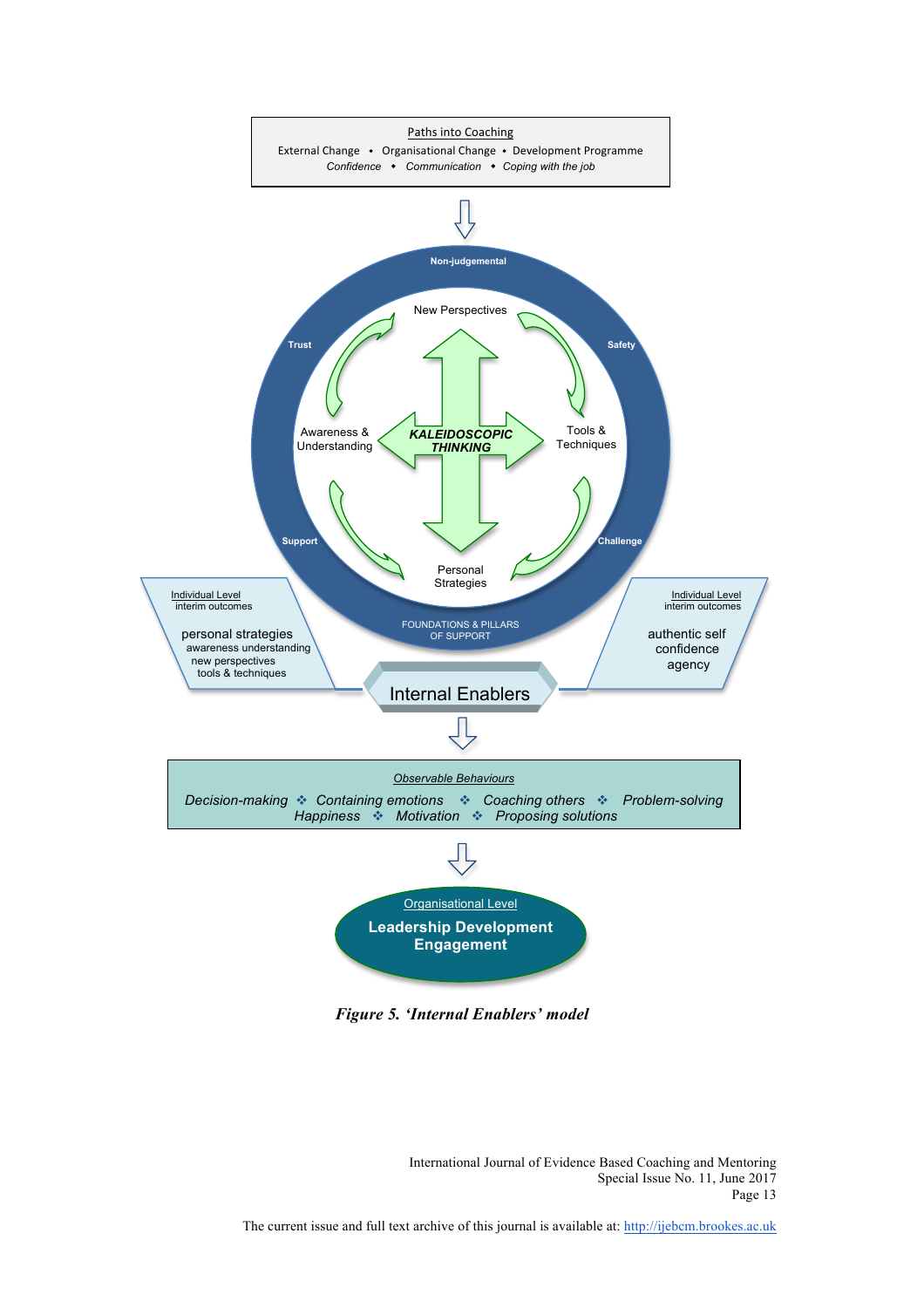#### **Conclusion**

 The study reported in this paper sought to develop a proposition of how coaching adds value in organisations, and increase our understanding of the role of individual level intangible outcomes within this process. To achieve this, grounded theory methodology was used to amalgamate the perspectives of coachees and organisational stakeholders regarding perceptions of value from coaching. The findings were structured into three categories of value; (1) Opening Hearts and Minds, (2) Equipping with Internal Resources, and (3) Advancing People Strategies. These were further conceptualised into the 'Internal Enablers' model depicting an emerging process of how coaching added value in organisations, and the role of intangible individual level outcomes within this process.

 The study found that coaching added value by contributing to achievement of organisational people strategies, in particular leadership development and employee engagement. This process was mediated by the development and mobilisation of internal enablers, so named for the role played by intangible coaching outcomes at the individual level of the coachee. The existence and application of these outcomes were found to play a pivotal role in creating changed behaviours and actions visible to others, that were perceived to indicate leadership development and employee engagement. The one to one nature of coaching personalised support and development, which fostered feelings of being valued. The role of individual level intangible coaching outcomes was, therefore, found to be in mobilising internal enablers through the personalisation of support and development.

#### *Implications for theory*

 The findings offer some insight into how individual coaching adds value at organisational level. The significance of the Internal Enablers model is in its illumination of the potential role of intangible personal coaching outcomes within this process, and the potential contribution of this to the field of evaluating coaching effectiveness. For example, the model proposes that coaching may deliver different types of outcomes at different stages of the coaching journey, that is, intangible personal outcomes at earlier stages, which facilitate more tangible outcomes later. This mediating role of intangible personal outcomes indicates that there is equal value from intangible as well as tangible coaching outcomes. This suggests that evaluation of coaching effectiveness would benefit from equal emphasis on collecting intangible and unintended outcome data as well as tangible outcomes, and that more than one criterion of coaching effectiveness may, therefore, be required for capturing the full contribution of coaching in organisations.

#### *Implications for practice*

 The combined impact of the findings suggest that coaching is filling a gap within the workplace by providing a unique space, not available through other interactions or interventions. Through creating a safe environment where individuals can address issues such as personal attributes, cognitions and emotions, the findings have shown that the coaching space can contribute to enhanced well-being and improved performance, at organisational as well as individual level.

#### *Limitations and future research*

 Practical issues regarding access to participants resulted in a disproportionate number of participants from a single organisation. Organisational culture, not addressed in this study, may consequently have influenced some of the findings, such as the reasons why coaching was accessed. Further similar research in this area would benefit from including exploration of the impact of organisational culture on how coaching adds value in organisations.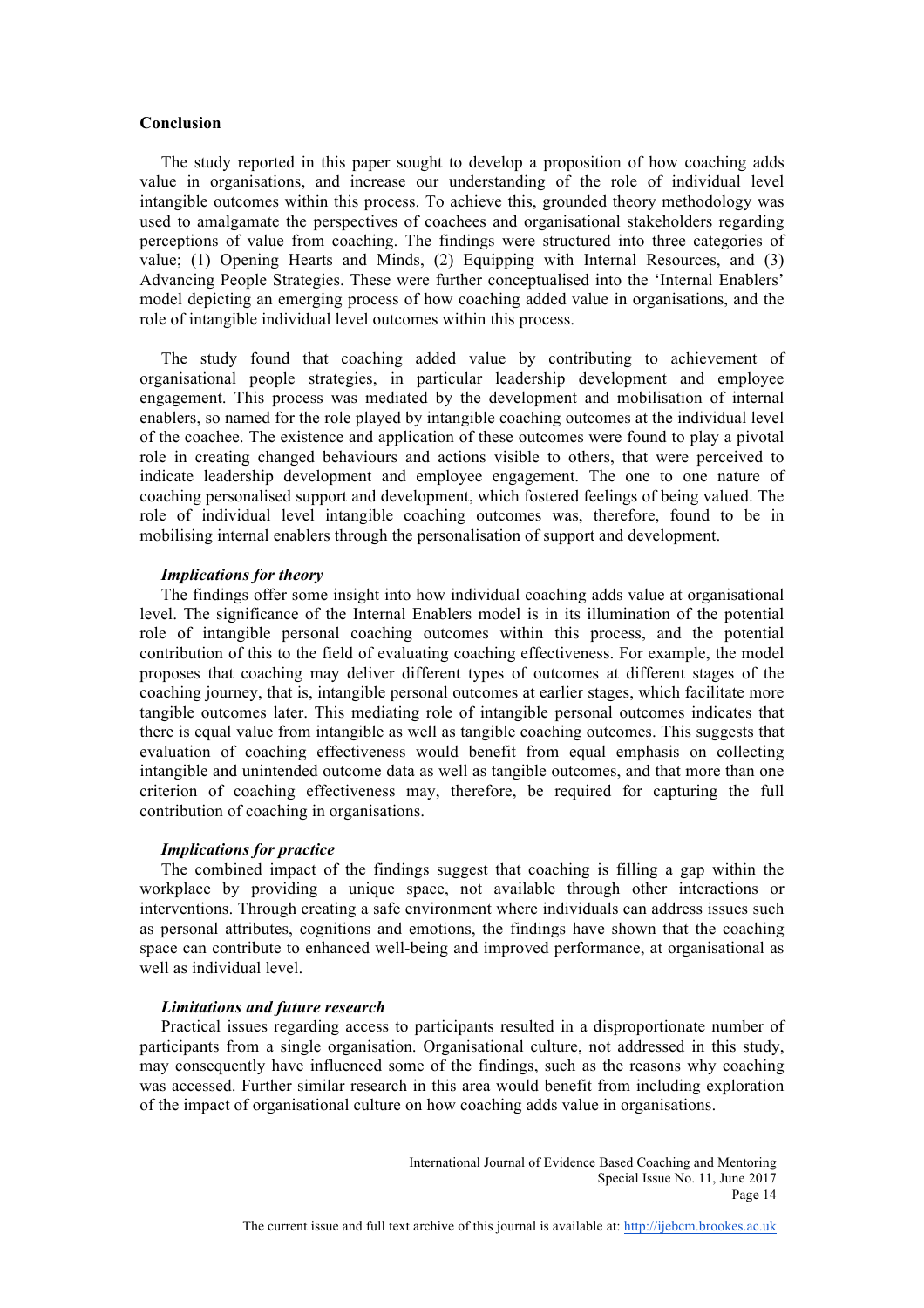#### **References**

- Bachkirova, T., (2011), *Developmental Coaching: Working with the Self*. Maidenhead: Open University Press
- Berg, M.E. and Karlsen, J.T., (2007) 'Mental models in project management coaching'. *Engineering Management Journal*, Vol.*19*, No.3, pp.3-13.
- Bluckert, P., 2006. *Psychological dimensions of executive coaching*. McGraw-Hill Education (UK).
- Bryman, A., (2012) *Social Research Methods (4th edition)*. Oxford University Press.
- Charmaz, K., (2014) Constructing Grounded Theory (2<sup>nd</sup> edition). London: Sage.

Corbin, J., (2016) 'Taking an analytic journey'. In: Morse, J.M., Stern, P.N., Corbin, J., Bowers, B., Charmaz, K. and Clarke, A.E., *Developing grounded theory: The second generation*. London, New York: Routledge. Chapter 3, pp35-54.

- Creswell, J. W., (2013) *Qualitative Inquiry & Research Design (3rd edition).* Los Angeles: Sage.
- Cox, E., (2013) *Coaching Understood: a Pragmatic Inquiry into the Coaching Process*. London: Sage.
- Cox, E. and Jackson, P., (2014) 'Developmental Coaching'*.* In: Cox, E., Bachkirova, T. and Clutterbuck, D., (eds), *The Complete Handbook of Coaching*. London: 2nd edition: Sage. pp215-227.
- De Haan, E., Culpin, V. and Curd, J., ( 2011) 'Executive coaching in practice: what determines helpfulness for clients of coaching?' *Personnel Review*, Vol.40, No.1, pp24-44.
- De Haan, E. and Duckworth, A., (2013) 'Signalling a new trend in executive coaching outcome research'. *International Coaching Psychology Review*, Vol.8, No.1, pp6-19.
- De Meuse, K.P., Dai, G. and Lee, R.J., (2009) 'Evaluating the effectiveness of executive coaching: beyond ROI?' *Coaching: An International Journal of Theory, Research and Practice,* Vol.2, No.2, pp117-134.
- Du Toit, A., (2007) 'Making sense through coaching'. *Journal of Management Development*, Vol.26, No.3, pp282-291.
- Fillery-Travis, A. and Lane, D., (2006) 'Does coaching work or are we asking the wrong question?' *International Coaching Psychology Review*, Vol.1, No.1, pp23-36.
- Grant, A.M., (2012) 'ROI is a poor measure of coaching success: towards a more holistic approach using a well-being and engagement framework'. *Coaching: An International Journal of Theory, Research and Practice,* Vol.5, No.2, pp74-85.
- Grant, A.M., Curtayne, L. and Burton, G., (2009) 'Executive coaching enhances goal attainment, resilience and workplace well-being: a randomised controlled study'. The Journal of Positive Psychology, Vol. 4, No. 5, pp396–407.
- Grant, A. M., Passmore, J. Cavanagh, M. J. and Parker, H., (2010). 'The State of Play in Coaching Today: A Comprehensive Review of the Field'. *Annual Review of Industrial & Organizational Psychology* 25, pp125-168. Chichester: Wiley.
- Hawkins, P. and Smith, N., (2014) 'Transformational Coaching'. In: Cox, E., Bachkirova, T. and Clutterbuck, D., (eds), *The Complete Handbook of Coaching*. London: 2nd edition: Sage. pp228-243.
- Jones, R.J., Woods, S.A. and Guillaume, Y.R.F., (2016) 'The effectiveness of workplace coaching: A meta-analysis of learning and performance outcomes from coaching'. Journal of Occupational and Organizational Psychology, Vol.89, pp249-277.
- Kolb, D. A., (1984) *Experiential learning: Experience as the source of learning and development* (Vol. 1). Englewood Cliffs, NJ: Prentice-Hall.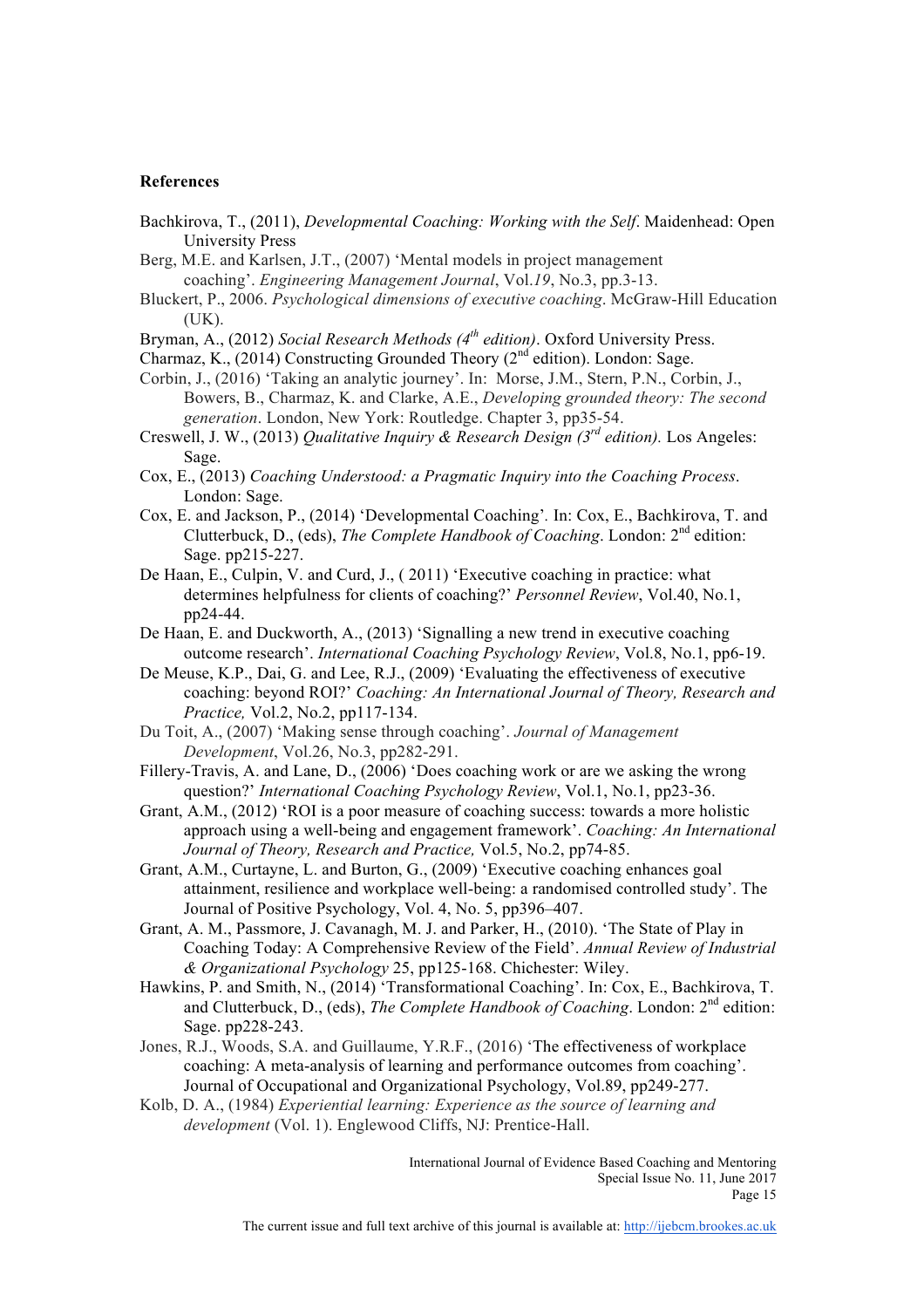- Kombarakaran, F.A., Yang, J.A, Baker, M.N., Fernandes, P.B., (2008) 'Executive Coaching: It Works!'. *Consulting Psychology Journal: Practice and Research,* Vol. 60, No.1, pp78-90.
- Lee, G. and Roberts, I., (2010) "Coaching for authentic leadership". In: *Leadership Coaching: Working with leaders to develop elite performance.* (ed) Passmore, J., Kogan Page: London, Philadelphia, New Delhi. Chapter 2, pp17-34.
- Leonard-Cross, E., (2010) 'Developmental coaching: Business benefit fact or fad? An evaluative study to explore the impact of coaching in the workplace'. *International Coaching Psychology Review* Vol.5, No.1, pp36-47.
- McCall, M. and McCauley. C., (2014) 'Experience-driven leadership development: Surveying the terrain'. In *Using experience to develop leadership talent: How organizations leverage on-the-job development.* John Wiley & Sons. Chapter 1, pp3-15.
- MacLeod, D. and Clarke, N., (2009) 'Engaging for Success: enhancing performance for employee engagement'. Department for Business, Innovation and Skills. Available from:

http://engageforsuccess.org/wp-content/uploads/2015/08/file52215.pdf. Accessed: 27.09.16.

- Mills, J., Bonner, A. and Francis, K., (2006) 'The Development of Constructivist Grounded Theory'. *International Journal of Qualitative Methods*, Vol.5, No.1, Article 3, pp1-10.
- Oxford Dictionaries online (2016), Available from: https://en.oxforddictionaires.com/definition/value. Accessed: 27.03.17. https://en.oxforddictionaries.com/definition/affective. Accessed: 01.05.17
- Passmore, J., (2010) 'A grounded theory study of the coachee experience: The implications for training and practice in coaching psychology'. *International Coaching Psychology Review*, Vol.5, No.1, pp48-62.
- Paul, R. and Elder, L., (2006) 'Critical Thinking: The nature of critical and creative thought'. *Journal of Developmental Education.* Vol.30, No.2, pp34-35.
- Ponterotto, J.G., (2005) 'Qualitative Research in Counseling Psychology. A primer on research paradigms'. *Journal of Counseling Psychology*, Vol.52, No.2, pp126-136.
- Porter, M.E., (1985) *Competitive Advantage: Creating and Sustaining superior Performance*. New York: FreePress.
- Rekalde, I., Landeta, J. and Albizu, E., (2015) 'Determining factors in the effectiveness of executive coaching as a management development tool'. *Management Decision*, Vol. 53, Issue 8, pp1677 – 1697.
- Robertson, I.T. and Cooper, C.L., (2010) 'Full engagement: the integration of employee engagement and psychological well-being'. *Leadership & Organization Development Journal*, Vol.31, No.4, pp324-336.
- Sonesh, S.C., Coultas, C.W., Marlow, S.L., Lacerenza, C.N., Reyes, D. and Salas, E., (2015) 'Coaching in the wild: Identifying factors that lead to success'. *Consulting Psychology Journal: Practice and Research*, Vol.67, No.3, pp189-217.

Spreitzer, G.M., McCall, M.W. and Mahoney, J.D., (1997) 'Early identification of international executive potential'. *Journal of Applied Psychology*, Vol.*82*, No.1, p.6.

Stern, L., (2004) 'Executive Coaching: A Working Definition'. *Consulting Psychology Journal: Practice and Research*, Vol.56, No.3, pp154-162.

- Susing, I., (2016) 'Coaching at the Top: Optimizing the Impact of Senior Leaders'. *OD Practitioner*, Vol.48, No.4, pp13-19.
- Susing, I., Green, L.S. and Grant, A.M., (2011) 'The potential use of the Authenticity Scale as an outcome measure in executive coaching'. *The Coaching Psychologist*, Vol.7, No.1, pp16-25.
- Theeboom, T., Beersma, B. & van Vianen, A., (2014) 'Does coaching work? A meta-analysis on the effects of coaching on individual level outcomes in an organizational context'. The Journal of Positive Psychology, Vol.9, No.1, pp1-18.